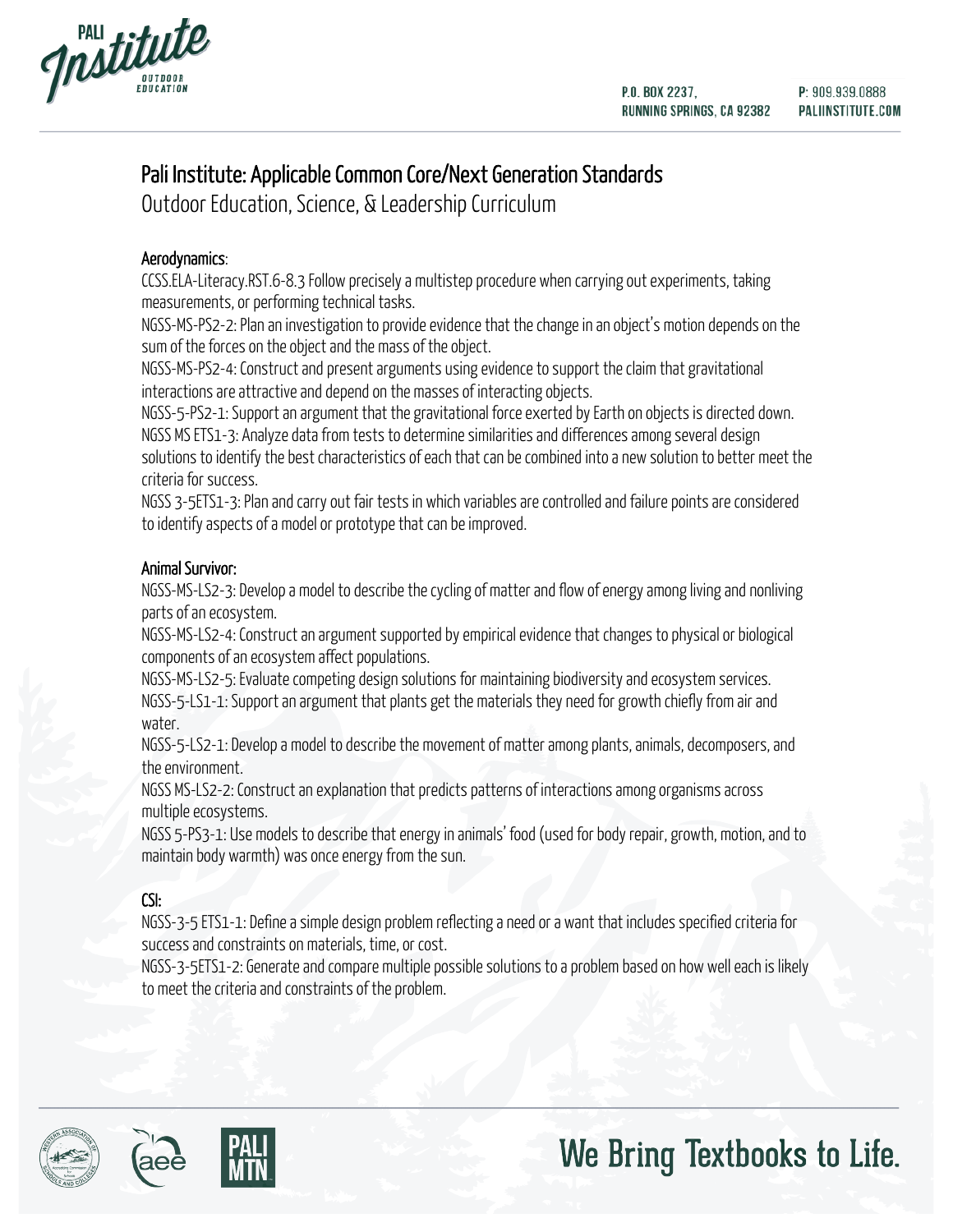

### Energy Dilemma:

NGSS-MS-ESS3-3: Apply scientific principles to design a method for monitoring and minimizing a human impact on the environment.

NGSS-MS-ESS3- 4: Construct an argument supported by evidence for how increases in human population and percapital consumption of natural resources impact Earth's systems.

NGSS-MS-ESS3-1: Construct a scientific explanation based on evidence for how the uneven distribution of Earth's mineral, energy, and groundwater resources are the results of past and current geoscience processes. NGSS 4-ESS3-1: Obtain and combine information to describe that energy and fuels are derived from natural resources and their uses affect the environment.

### Forest Ecology:

NGSS 4-ESS2-1: Make observations and/or measurements to provide evidence of the effects of weathering or the rate of erosion by water, ice, wind, or vegetation.

NGSS-MS-LS2-2: Construct an explanation that predicts patterns of interactions among organisms across multiple ecosystems.

NGSS-MS-LS2-3: Develop a model to describe the cycling of matter and flow of energy among living and nonliving parts of an ecosystem.

NGSS-5-LS1-1: Support an argument that plants get the materials they need for growth chiefly from air and water.

NGSS-5-LS2-1: Develop a model to describe the movement of matter among plants, animals, decomposers, and the environment.

### Freshwater Biology:

NGSS-MS-ESS2-4: Develop a model to describe the cycling of water through Earth's systems driven by energy from the sun and the force of gravity.

NGSS-5-ESS2-2: Describe and graph the amounts and percentages of water and fresh water in various reservoirs to provide evidence about the distribution of water on Earth.

NGSS-MS-LS2-1: Analyze and interpret data to provide evidence for the effects of resource availability on organisms and populations of organismsin an ecosystem.

NGSS-MS-LS2-3: Develop a model to describe the cycling of matter and flow of energy among living and nonliving parts of an ecosystem.

NGSS-MS-LS2-4: Construct an argument supported by empirical evidence that changes to physical or biological components of an ecosystem affect populations.

NGSS-5-LS2-1: Develop a model to describe the movement of matter among plants, animals, Decomposers, and the environment.

HS-LS2-2: Use mathematical representations to support and revise explanations based on evidence about factors affecting biodiversity and populations in ecosystems of different scales.

NGSS-HS-LS2-6: Evaluate the claims, evidence, and reasoning that the complex interactions in ecosystems maintain relatively consistent numbers and types of organisms in stable conditions, but changing conditions may result in a new ecosystem.

NGSS-MS-LS2-5: Evaluate competing design solutions for maintaining biodiversity and ecosystem services.



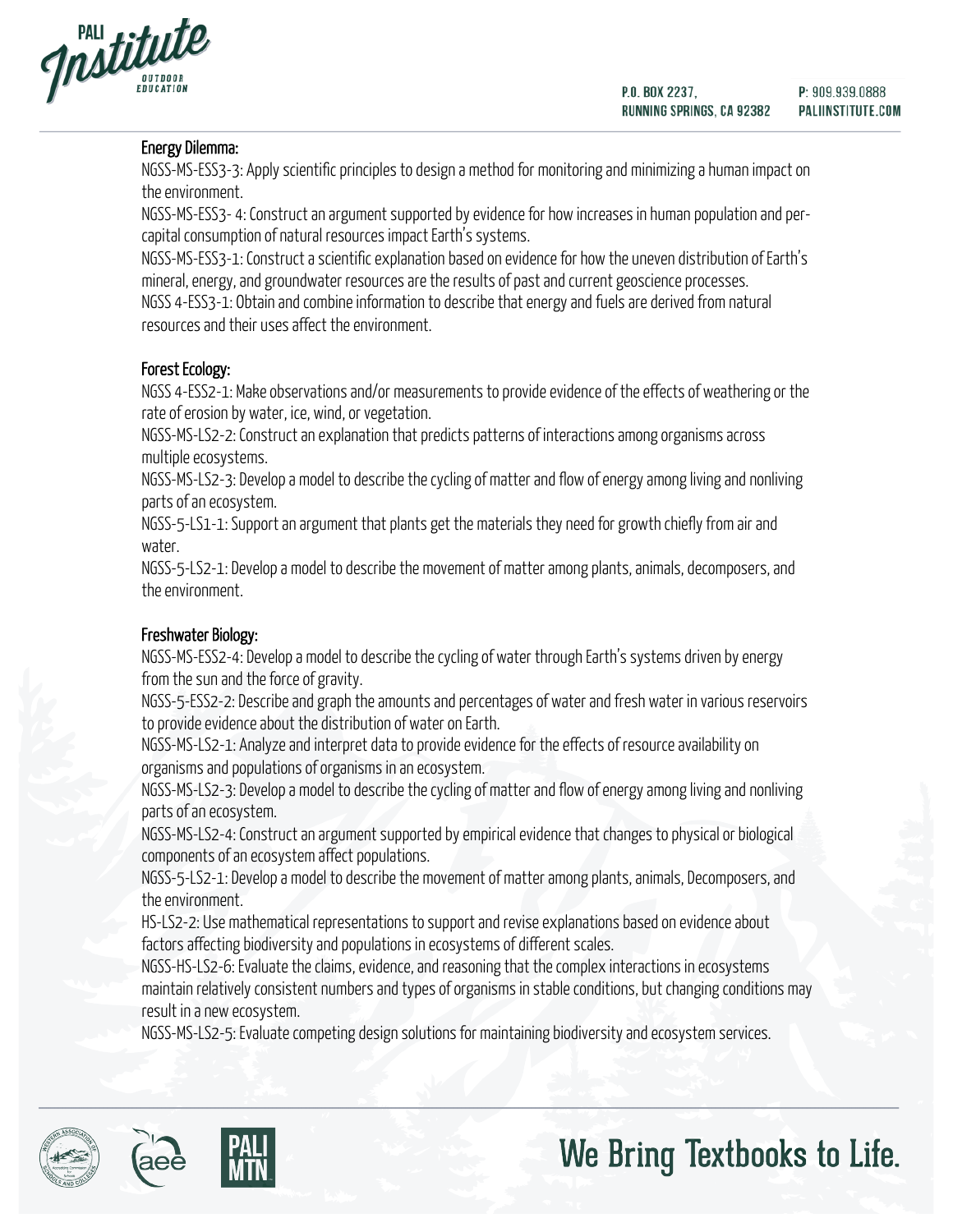



### Geology & Engineering:

NGSS-MS-ESS2-3: Analyze and interpret data on the distribution of fossils and rocks, continental shapes, and seafloor structures to provide evidence of the past plate motions.

NGSS-MS-ETS1-2: Evaluate competing design solutions using a systematic process to determine how well they meet the criteria and constraints of the problem.

NGSS MS-PS4-2: Develop and use a model to describe that waves are reflected, absorbed, or transmitted through various materials.

NGSS MS-EDD2-2: Construct an explanation based on evidence for how geoscience processes have changed Earth's surface at varying time and spatial scales.

NGSS MS-ESS2-1: Develop a model to describe the cycling of Earth's materials and the glow of energy that drives this process.

NGSS-3-5-ETS1-1: Define a simple design problem reflecting a need or a want that includes specified criteria for success and constraints on materials, time, or cost.

NGSS-3-5-ETS1-2: Generate and compare multiple possible solutions to a problem based on how well each is likely to meet the criteria and constraints of the problem.

NGSS 4-ESS3-2: Generate and compare multiple solutions to reduce the impacts of natural Earth processes on humans.

### Not Easy Being Green:

NGSS-MS-LS1-4: Use argument based on empirical evidence and scientific reasoning to support an explanation for how characteristic animal behaviors and specialized plant structures affect the probabibility of successful reproduction of animals and plants respectively.

NGSS-MS-LS2-3: Develop a model to describe the cycling of matter and flow of energy among living and nonliving parts of an ecosystem.

NGSS-MS-LS2-4: Construct an argument supported by empirical evidence that changes to physical or biological components of an ecosystem affect populations.

NGSS-5-LS2-1: Develop a model to describe the movement of matter among plants, animals, Decomposers, and the environment.

HS-LS2-2: Use mathematical representations to support and revise explanations based on evidence about factors affecting biodiversity and populations in ecosystems of different scales.

NGSS-HS-LS2-6: Evaluate the claims, evidence, and reasoning that the complex interactions in ecosystems maintain relatively consistent numbers and types of organisms in stable conditions, but changing conditions may result in a new ecosystem.

NGSS-MS-LS2-5: Evaluate competing design solutions for maintaining biodiversity and ecosystem services.

### Squid:

NGSS-MS-LS4-4: Construct an explanation based on evidence that describes how genetic variations of traits in a population increase some individuals' probability of surviving and reproducing in a specific environment. NGSS MS-LS1-1: Conduct an investigation to provide evidence that living things are made of cells, either one cell or different numbers and types of cells.

NGSS MS-LS1-3: Use argument supported by evidence for how the body is a system of interacting subsystems composed of groups of cells.

NGSS 4-LS1-1: Construct an argument that plants and animals have internal and external structures that function to support survival, growth, behavior, and reproduction.



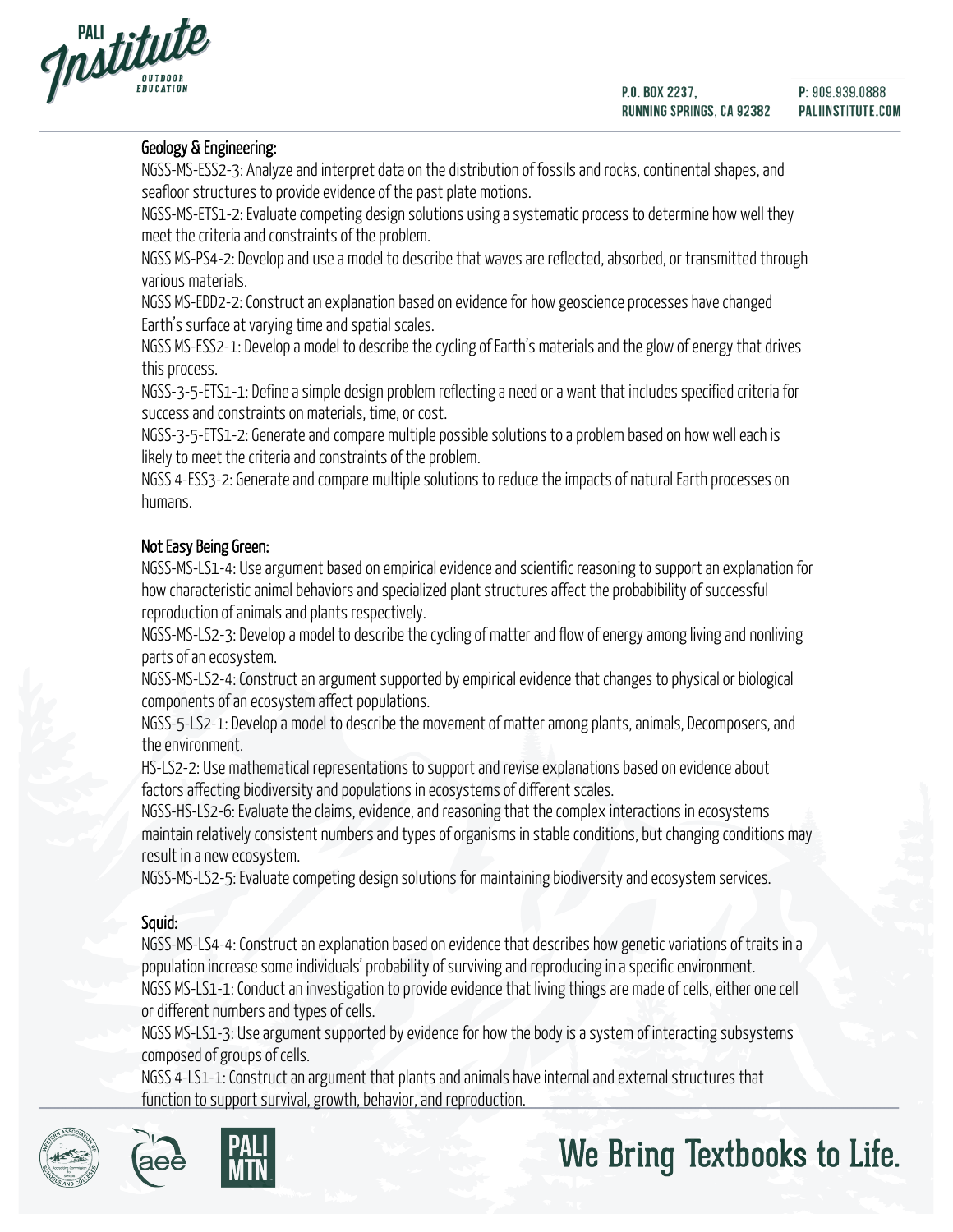



### Under Pressure:

NGSS-MS-ESS2-4: Develop a model to describe the cycling of water through Earth's systems driven by energy from the sun and the force of gravity.

NGSS-MS-ESS2-5: Collect data to provide evidence for how the motions and complex interactions of air masses result in changes in weather conditions.

NGSS-MS-ESS2-6: Develop and use a model to describe how unequal heating and rotation of the Earth cause patterns of atmospheric and oceanic circulation that determine regional climates.

CCSS-5.MD.1: Convert among different-sized standard measurement units within a given measurement system (e.g., convert 5 cm to 0.05 m), and use these conversions in solving multi-step, real world problems.

### Archery:

NGSS-MS-PS2-2: Plan an investigation to provide evidence that the change in an object's motion depends on the sum of the object and the mass of the object.

NGSS-MS-PS3-2: Develop a model to describe that when the arrangement of objects interacting at a distance changes, different amounts of potential energy are stored in the system.

### Orienteering:

NGSS-4-ESS2-2: Analyze and interpret data from maps to describe patterns of Earth's features.

Balloon Rescue

NGSS-3-5-ETS1-1: Define a simple design problem reflecting a need or a want that includes specified criteria for success and constraints on materials, time, or cost.

NGSS-3-5-ETS1-2: Generate and compare multiple possible solutions to a problem based on how well each is likely to meet the criteria and constraints of the problem.

NGSS-MS-ETS1-3: Analyze data from tests to determine similarities and differences among several design solutions to identify the best characteristics of each that can be combined into a new solution to better meet the criteria for success.

### Building Support:

NGSS-3-5 ETS1-1: Define a simple design problem reflecting a need or a want that includes specified criteria for success and constraints on materials, time, or cost.

NGSS-3-5ETS1-2: Generate and compare multiple possible solutions to a problem based on how well each is likely to meet the criteria and constraints of the problem.

### Astronomy:

 $\overline{a}$ 

NGSS-MS-ESS1-1: Develop and use a model of the Earth-sun-moon system to describe the cyclic patterns of lunar phases, eclipses of the sun and moon, and seasons.

NGSS-5-ESS1-1: Support an argument that differences in the apparent brightness of the sun compared to other stars is due to their relative distances from the Earth.

NGSS-MS-ESS1-2: Develop and use a model to describe the role of gravity in the motions within galaxies and the solar system.

NGSS-MS-ESS1-3: Analyze and interpret data to determine scale properties of objects in the solar system.